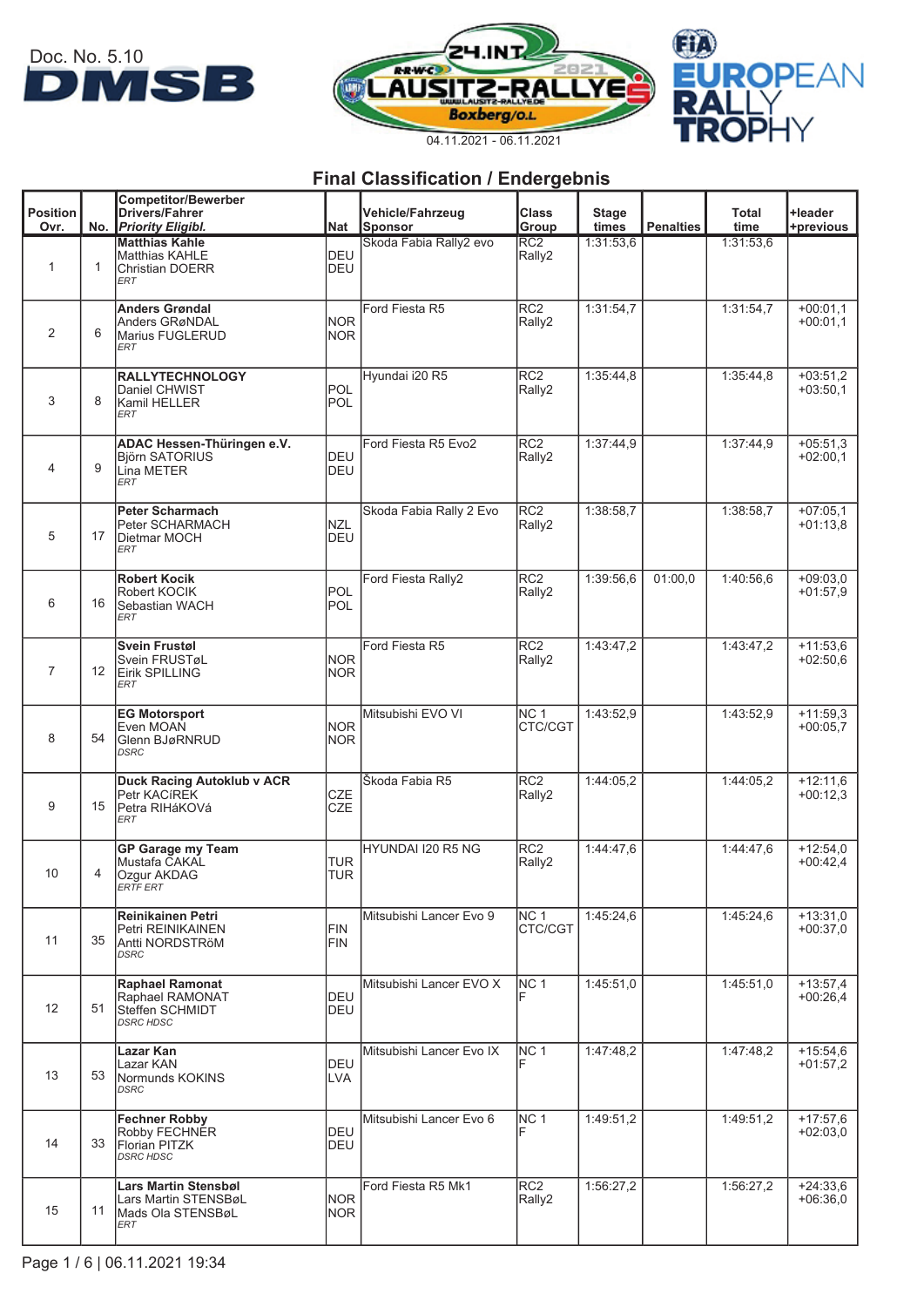





|                         |     | <b>Competitor/Bewerber</b>                                                                                 |                          |                                                      |                            |                       |                  |               |                          |
|-------------------------|-----|------------------------------------------------------------------------------------------------------------|--------------------------|------------------------------------------------------|----------------------------|-----------------------|------------------|---------------|--------------------------|
| <b>Position</b><br>Ovr. | No. | <b>Drivers/Fahrer</b><br><b>Priority Eligibl.</b>                                                          | Nat                      | Vehicle/Fahrzeug<br>Sponsor                          | <b>Class</b><br>Group      | <b>Stage</b><br>times | <b>Penalties</b> | Total<br>time | +leader<br>+previous     |
| 16                      | 5   | <b>Castrol Ford Team Turkiye</b><br>Sabri UNVER<br><b>Aras DINCER</b><br><b>ERT</b>                        | <b>TUR</b><br><b>TUR</b> | Ford Fiesta R5                                       | RC2<br>Rally2              | 1:57:43,6             |                  | 1:57:43,6     | $+25:50.0$<br>$+01:16,4$ |
| 17                      | 26  | <b>Sebastian Teter</b><br>Sebastian TETER<br>Michal MARCZEWSKI<br><b>ERT ERT2 DSRC</b>                     | IPOL<br><b>POL</b>       | Citroen Ds3 R3                                       | RC4<br>R <sub>3</sub>      | 1:57:46.6             |                  | 1:57:46.6     | $+25:53.0$<br>$+00:03.0$ |
| 18                      | 70  | <b>Rigo Sonntag</b><br>Rigo SONNTAG<br>Peter MESSERSCHMIDT<br><b>DSRC ADMV HDSC SäRM</b>                   | DEU<br>DEU               | Honda Civic                                          | NC <sub>3</sub>            | 1:58:18,9             |                  | 1:58:18,9     | $+26:25.3$<br>$+00:32.3$ |
| 19                      | 68  | Jan Schneider<br>Jan SCHNEIDER<br>Sascha WöLL<br><b>DSRC HDSC</b>                                          | <b>DEU</b><br>DEU        | BMW 318ti E36 Compact<br>Cup                         | NC <sub>3</sub>            | 1:58:38.7             |                  | 1:58:38.7     | $+26:45.1$<br>$+00:19.8$ |
| 20                      | 85  | ADAC Hessen-Thüringen e.V.<br><b>Fabian SCHULZE</b><br><b>Jean IHLEFELDT</b><br><b>DSRC ADMV HDSC SäRM</b> | DEU<br><b>DEU</b>        | Suzuki Swift Sport<br>ADAC Hessen-Thüringen<br>le.V. | NC <sub>4</sub><br>F       | 1:59:29,9             |                  | 1:59:29,9     | $+27:36.3$<br>$+00:51,2$ |
| 21                      | 87  | <b>Marius Dainys</b><br>Marius DAINYS<br>Ona JASINSKAITE<br><b>DSRC</b>                                    | ILTU<br>LTU              | <b>VW Polo GTI</b>                                   | NC <sub>4</sub>            | 2:02:04,2             |                  | 2:02:04,2     | $+30:10,6$<br>$+02:34.3$ |
| 22                      | 23  | <b>Liam Müller</b><br>Liam MüLLER<br>lKatharina MüLLER<br>ERT ERT2 ERTJ DSRC                               | DEU<br>DEU               | Opel Adam R2                                         | RC4<br>Rally4              | 2:02:06.1             |                  | 2:02:06.1     | $+30:12.5$<br>$+00:01,9$ |
| 23                      | 93  | <b>Thomas Leonhardt</b><br>Thomas LEONHARDT<br>Tanja LEONHARDT<br><b>DSRC ADMV</b>                         | DEU<br>DEU               | Audi B5 Quattro                                      | NC <sub>8</sub><br>G       | 2:02:53,2             | 00:10,0          | 2:03:03.2     | $+31:09.6$<br>$+00:57,1$ |
| 24                      | 21  | <b>Castrol Ford Team Turkiye</b><br>Ali TURKKAN<br>Onur VATANSEVER<br>ERTF ERT2F ERTJF ERT ERT2 ERTJ DSRC  | <b>TUR</b><br><b>TUR</b> | Ford Fiesta Rally4                                   | RC4<br>Rally4              | 2:03:08.7             |                  | 2:03:08.7     | $+31:15.1$<br>$+00:05,5$ |
| 25                      | 45  | <b>Dirk Straße</b><br>Dirk STRAßE<br>Uwe NEUMANN<br>DSRC HDSC                                              | DEU<br>DEU               | Mitsubishi Galant                                    | NC <sub>1</sub><br>CTC/CGT | 2:04:46.7             |                  | 2:04:46.7     | $+32:53,1$<br>$+01:38.0$ |
| 26                      | 40  | Tomasz Kijanowski<br>Tomasz KIJANOWSKI<br>Malgorzata OPALKA<br>DSRC                                        | POL<br>POL               | Mitsubishi Lancer EVO X                              | NC <sub>1</sub><br>CTC/CGT | 2:06:02.9             |                  | 2:06:02,9     | $+34:09.3$<br>$+01:16,2$ |
| 27                      | 71  | <b>Lars Schneider</b><br>Lars SCHNEIDER<br>Jõrg FRUZINSKY<br><b>DSRC HDSC</b>                              | DEU<br>DEU               | <b>BMW 320Ti E36</b>                                 | NC <sub>3</sub>            | 2:06:24,2             |                  | 2:06:24,2     | $+34:30.6$<br>$+00:21.3$ |
| 28                      | 81  | <b>Arwed Jungnickel</b><br>Arwed JUNGNICKEL<br>Henrik JUNGNICKEL<br><b>DSRC ADMV HDSC SäRM</b>             | DEU<br>DEU               | <b>BMW 318 IS</b>                                    | NC <sub>3</sub>            | 2:07:15,1             |                  | 2:07:15.1     | $+35:21.5$<br>$+00:50.9$ |
| 29                      | 95  | <b>Patrick Buys</b><br>Patrick BUYS<br>Ronny HAYN<br><b>DSRC HDSC</b>                                      | DEU<br>DEU               | Seat Ibiza Cupra                                     | NC <sub>8</sub><br>G       | 2:08:53,3             |                  | 2:08:53.3     | $+36:59.7$<br>$+01:38,2$ |
| 30                      | 67  | Jonas Müller<br>Jonas MÜLLER<br>Nico OTTERBACH<br><b>DSRC</b>                                              | DEU<br>DEU               | Opel Adam Cup                                        | RC5N<br>RC5N               | 2:10:10.7             | 00:20,0          | 2:10:30.7     | $+38:37.1$<br>$+01:37,4$ |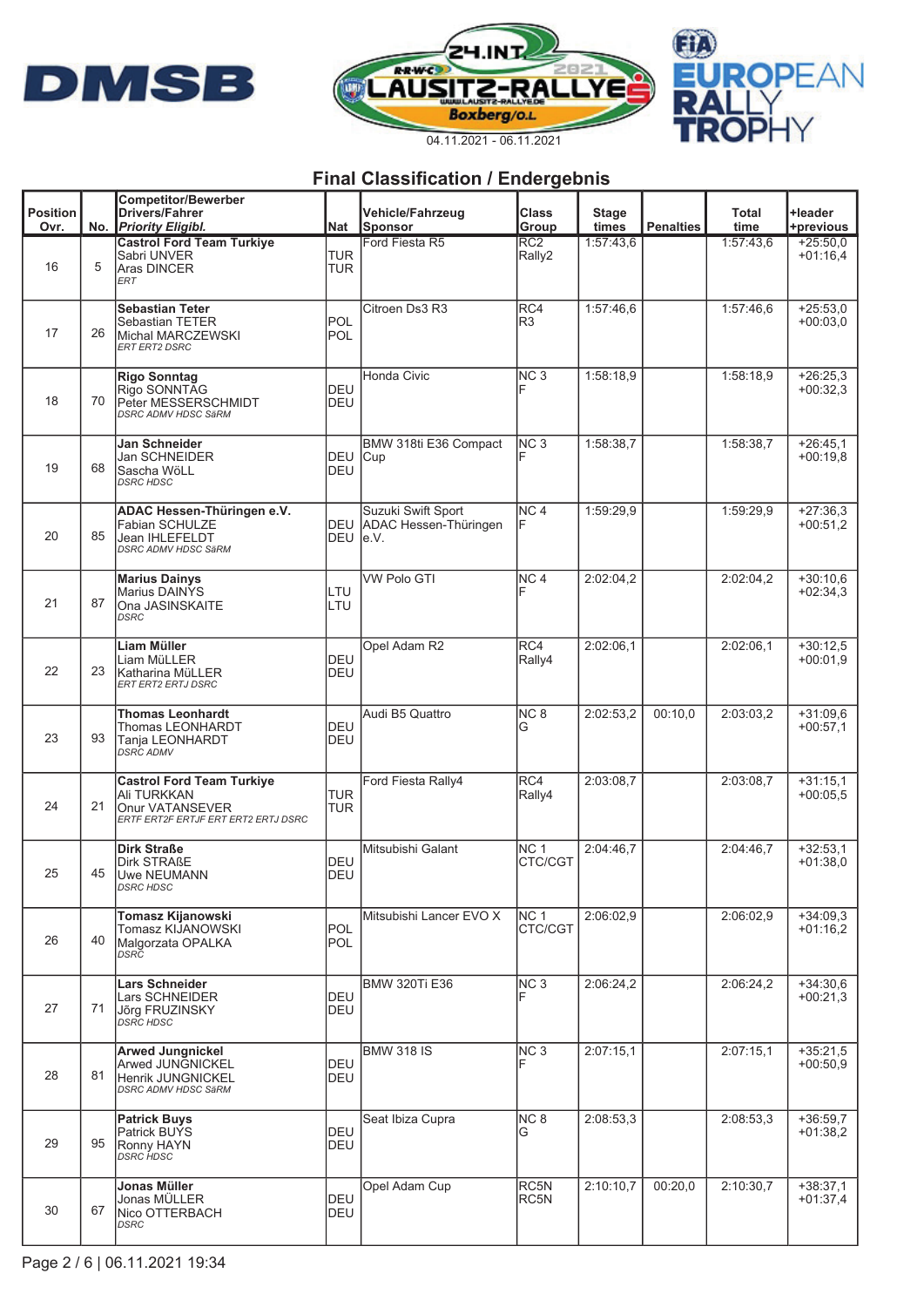





|                         |     | <b>Competitor/Bewerber</b>                                                                |                          |                                           |                            |                       |                  |                               |                            |
|-------------------------|-----|-------------------------------------------------------------------------------------------|--------------------------|-------------------------------------------|----------------------------|-----------------------|------------------|-------------------------------|----------------------------|
| <b>Position</b><br>Ovr. | No. | <b>Drivers/Fahrer</b><br><b>Priority Eligibl.</b>                                         | Nat                      | <b>Vehicle/Fahrzeug</b><br><b>Sponsor</b> | <b>Class</b><br>Group      | <b>Stage</b><br>times | <b>Penalties</b> | <b>Total</b><br>time          | +leader<br>+previous       |
| 31                      | 76  | <b>Brunke Torsten</b><br><b>Torsten BRUNKE</b><br>Normen STANDKE<br><b>DSRC ADMV HDSC</b> | <b>DEU</b><br>DEU        | VW Golf 3 GTI 16v                         | $\overline{\text{NC }3}$   | 2:10:46.3             |                  | 2:10:46,3                     | $+38:52.7$<br>$+00:15.6$   |
| 32                      | 58  | Jürgen Krause<br>Jürgen KRAUSE<br>Philipp NENNINGER<br>DSRC HDSC                          | <b>DEU</b><br><b>DEU</b> | Volvo 244                                 | NC <sub>2</sub>            | 2:12:00,1             |                  | 2:12:00.1                     | $+40:06,5$<br>$+01:13.8$   |
| 33                      | 47  | <b>Biørn Bækkevold</b><br>Biørn BæKKEVOLD<br><b>Helen LUND</b><br><b>DSRC</b>             | <b>NOR</b><br><b>NOR</b> | Mitsubishi Lancer Evo IX                  | <b>NC 1</b><br>CTC/CGT     | 2:13:31.1             |                  | 2:13:31.1                     | $+41:37.5$<br>$+01:31.0$   |
| 34                      | 62  | <b>Meyer Norbert</b><br>Norbert MEYER<br>Steffen SCHROEN<br><b>DSRC ADMV HDSC</b>         | DEU<br>DEU               | <b>BMW E 46</b>                           | NC <sub>2</sub>            | 2:20:18,1             |                  | 2:20:18.1                     | $+48:24.5$<br>$+06:47.0$   |
| 35                      | 89  | <b>Maximilian Zweig</b><br><b>Maximilian ZWEIG</b><br>Jacqueline KAISER<br>DSRC           | DEU<br>DEU               | Mitsubishi Colt                           | NC <sub>4</sub>            | 2:20:24,2             |                  | 2:20:24,2                     | $+48:30,6$<br>$+00:06,1$   |
| 36                      | 79  | <b>Daniel Habicht</b><br>Daniel HABICHT<br>Michael KELLER<br><b>DSRC HDSC</b>             | DEU<br><b>DEU</b>        | BMW E30 318is Cup                         | NC <sub>3</sub>            | 2:23:40,2             | 00:10,0          | 2:23:50,2                     | $+51:56,6$<br>$+03:26.0$   |
| 37                      | 72  | Jan Hess<br>Jan HESS<br>Benjamin KRUG<br>DSRC HDSC                                        | DEU<br>DEU               | BMW E36 318ti Cup                         | NC <sub>3</sub>            | 2:28:10,6             | 00:30,0          | 2:28:40,6                     | $+56:47.0$<br>$+04:50,4$   |
| 38                      | 94  | <b>Enrico Wenger</b><br><b>Enrico WENGER</b><br>Heiko WENGER<br><b>DSRC</b>               | DEU<br>DEU               | Peugeot 106c                              | NC <sub>8</sub><br>G       | 2:30:36,0             |                  | 2:30:36,0                     | $+58:42,4$<br>$+01:55,4$   |
| 39                      | 96  | Fötaxi Sport Club<br>András SERéNYI<br>Bernadett SERéNYINé SZLATNIK<br><b>DSRC</b>        | <b>HUN</b><br>HUN        | Trabant 601 s                             | NC <sub>5</sub><br>CTC/CGT | 2:28:13,0             | 02:30,0          | 2:30:43.0                     | $+58:49.4$<br>$+00:07,0$   |
| 40                      | 69  | <b>Thomas Schultz</b><br>Thomas SCHULTZ<br>Melanie SCHULTZ<br>DSRC HDSC                   | DEU<br>DEU               | Renault Clio III RS                       | NC <sub>3</sub>            | 2:36:06.3             |                  | 2:36:06.3                     | $+1:04:12,7$<br>$+05:23.3$ |
| 41                      | 88  | <b>Andreas Schramm</b><br>Andreas SCHRAMM<br>Clara BETTGE<br><b>DSRC ADMV SäRM</b>        | DEU<br>DEU               | VW Polo 6N2 GTI                           | NC <sub>4</sub>            | 2:38:39.5             |                  | 2:38:39.5                     | $+1:06:45.9$<br>$+02:33.2$ |
| 42                      | 97  | <b>Eckhard Eichhorst</b><br><b>Eckhard EICHHORST</b><br>Jörg VACH<br>DSRC ADMV HDSC       | DEU<br><b>DEU</b>        | Trabant 601 ITRM                          | NC <sub>5</sub>            | 2:44:05.6             |                  | 2:44:05.6                     | $+1:12:12.0$<br>$+05:26,1$ |
|                         | 18  | <b>Pawel Wazny</b><br>Pawel WAZNY<br>Michal JURGALA<br><b>ERT</b>                         | POL<br><b>POL</b>        | Ford Fiesta R5                            | RC <sub>2</sub><br>Rally2  |                       |                  | <b>DNF</b><br><b>SS/WP 10</b> |                            |
|                         | 73  | Dominik Suchecki<br>Dominik SUCHECKI<br>Mateusz KULAKOWSKI<br><b>DSRC</b>                 | POL<br><b>POL</b>        | PEUGEOT 206                               | NC <sub>3</sub><br>CTC/CGT |                       |                  | <b>DNF</b><br><b>SS/WP 10</b> |                            |
|                         | 86  | <b>Andreas Bauer</b><br>Andreas BAUER<br>Uwe VON FRITSCHEN<br><b>DSRC HDSC</b>            | DEU<br>DEU               | LADA VFTS                                 | NC 4<br>CTC/CGT            |                       |                  | <b>DNF</b><br><b>SS/WP 10</b> |                            |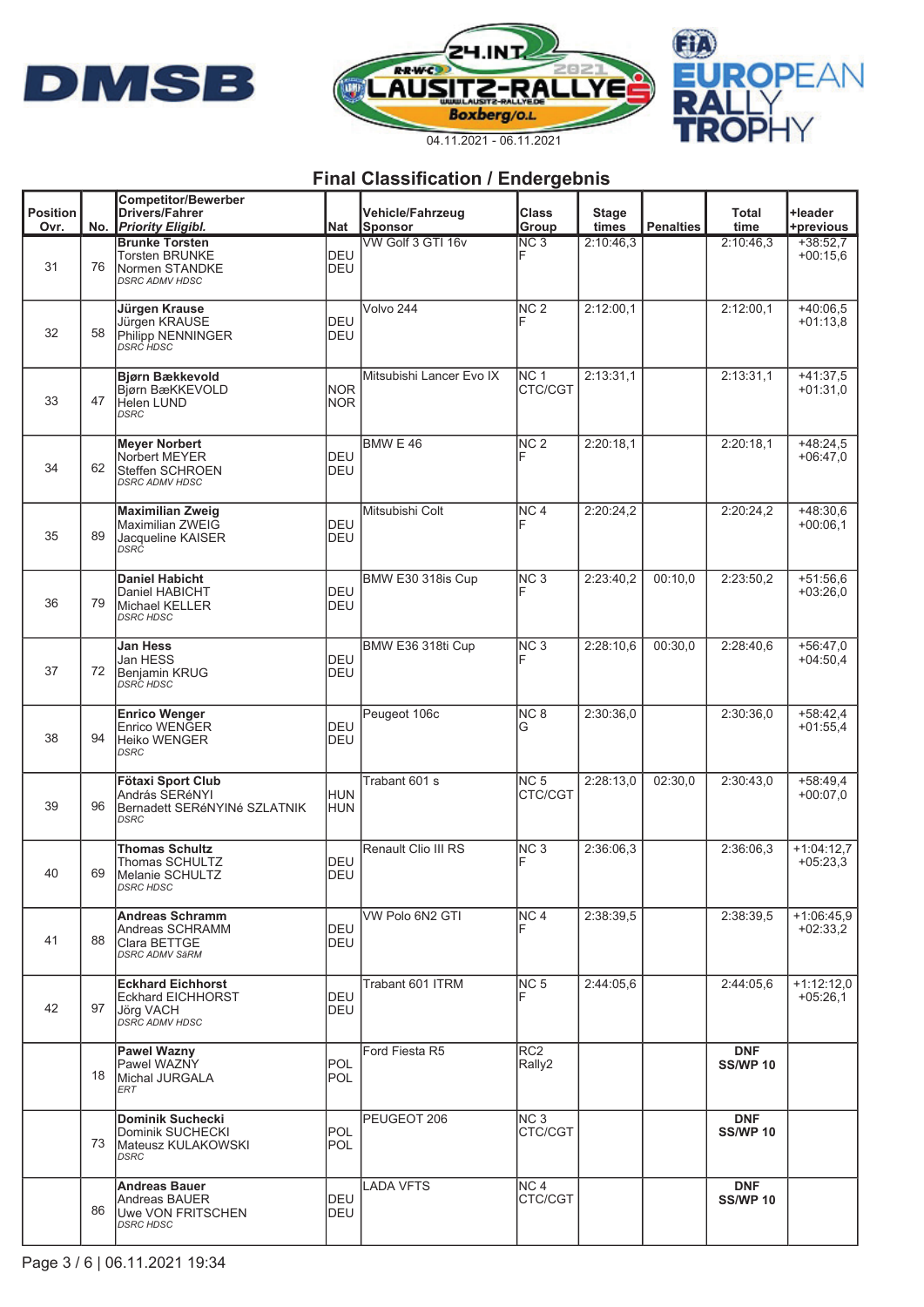





| <b>Position</b><br>Ovr. |    | Competitor/Bewerber<br><b>Drivers/Fahrer</b><br>No. Priority Eligibl.               | Nat                      | Vehicle/Fahrzeug<br>Sponsor      | <b>Class</b><br>Group      | <b>Stage</b><br>times | <b>Penalties</b> | <b>Total</b><br>time             | +leader<br>+previous |
|-------------------------|----|-------------------------------------------------------------------------------------|--------------------------|----------------------------------|----------------------------|-----------------------|------------------|----------------------------------|----------------------|
|                         | 34 | <b>Marc Bach</b><br>Marc BACH<br>Andre SEELISCH<br><b>DSRC ADMV HDSC</b>            | <b>DEU</b><br><b>DEU</b> | Mitsubishi Lancer EVO            | NC <sub>1</sub>            |                       |                  | <b>DNF</b>                       |                      |
|                         | 66 | <b>Fabian Czub</b><br>Fabian CZUB<br>Piotr KORDOS<br><b>DSRC</b>                    | <b>POL</b><br><b>POL</b> | <b>BMW E46 325i</b>              | NC <sub>2</sub><br>CTC/CGT |                       |                  | <b>DNF</b>                       |                      |
|                         | 7  | <b>HYUNDAI KOWAX RACING</b><br>Martin VLCEK<br>lKarolina JUGASOVA<br><b>ERT</b>     | <b>CZE</b><br><b>CZE</b> | Hyundai i20 NG                   | RC <sub>2</sub><br>Rally2  |                       |                  | <b>DNF</b>                       |                      |
|                         | 37 | Jan Sykora<br>Jan SYKORA<br>Stepan PALIVEC<br><b>DSRC</b>                           | <b>CZE</b><br><b>CZE</b> | Mitsubishi Lancer Evo 9          | NC <sub>1</sub><br>CTC/CGT |                       |                  | <b>DNF</b>                       |                      |
|                         | 10 | <b>Michal Savruk</b><br>Michal SAVRUK<br>Pavel ZALABáK<br><b>ERT</b>                | <b>CZE</b><br><b>CZE</b> | Škoda Fabia R5                   | RC <sub>2</sub><br>Rally2  |                       |                  | <b>DNF</b>                       |                      |
|                         | 82 | <b>Stephan Dammaschke</b><br>Stephan DAMMASCHKE<br>Hubertus SCHULZE<br><b>DSRC</b>  | DEU<br>DEU               | Renault Clio Ragnotti            | NC <sub>3</sub><br>CTC/CGT |                       |                  | <b>DNF</b>                       |                      |
|                         | 29 | Movisport<br>Sergio Emiliano BIONDI<br>René MEIER<br><b>ERT ERT2 DSRC</b>           | ARG<br>DEU               | Opel Adam R2                     | RC4<br>Rally4              |                       |                  | <b>DNF</b>                       |                      |
|                         | 90 | KG-RT<br>Adrian PAWLOWSKI<br>Mateusz PAWLOWSKI<br><b>DSRC</b>                       | <b>POL</b><br><b>POL</b> | Honda Civic                      | NC <sub>4</sub><br>CTC/CGT |                       |                  | <b>DNF</b>                       |                      |
|                         | 56 | <b>Dirk Fischer</b><br><b>Dirk FISCHER</b><br>May FISCHER<br><i>DSRC HDSC</i>       | DEU<br><b>DEU</b>        | BMW <sub>E36</sub>               | NC <sub>2</sub>            |                       |                  | <b>DNF</b>                       |                      |
|                         | 43 | <b>Pawel Hankiewicz</b><br>Pawel HANKIEWICZ<br>Jaroslaw HRYNIUK<br>DSRC             | <b>POL</b><br><b>POL</b> | Subaru Impreza                   | NC <sub>1</sub><br>CTC/CGT |                       |                  | <b>DNF</b>                       |                      |
|                         | 44 | Ingmar Wandner<br>Ingmar WANDNER<br><b>Hendrik WANDNER</b><br><b>DSRC ADMV HDSC</b> | DEU 7<br>DEU             | Mitsubishi Lancer Evolution NC 1 | CTC/CGT                    |                       |                  | <b>DNF</b><br>WP/SS <sub>7</sub> |                      |
|                         | 57 | Ovidijus Knyšius<br>Ovidijus KNYšIUS<br>Silverijus LAP?NAS<br><b>DSRC</b>           | LTU<br>LTU               | BMW <sub>E36</sub>               | NC <sub>2</sub><br>CTC/CGT |                       |                  | <b>DNF</b><br>WP/SS <sub>7</sub> |                      |
|                         | 78 | Pierre Günther<br>Pierre GÜNTHER<br>Markus ERNST<br><b>DSRC HDSC</b>                | <b>DEU</b><br>DEU        | Honda Civic Type R               | NC <sub>3</sub>            |                       |                  | <b>DNF</b><br>WP/SS <sub>7</sub> |                      |
|                         | 28 | <b>Tymoteusz Jocz</b><br>Tymoteusz JOCZ<br>Maciej JUDYCKI<br>ERT ERT2 DSRC          | <b>POL</b><br><b>POL</b> | <b>Ford Fiesta</b>               | RC4<br>Rally4              |                       |                  | <b>DNF</b><br>WP/SS <sub>7</sub> |                      |
|                         | 59 | Nerijus Kliokys<br>Nerijus KLIOKYS<br>Ernestas LAURINAVICIUS<br><b>DSRC</b>         | LTU<br>LTU               | <b>BMW 318</b>                   | NC <sub>2</sub><br>CTC/CGT |                       |                  | <b>DNF</b><br>WP/SS <sub>7</sub> |                      |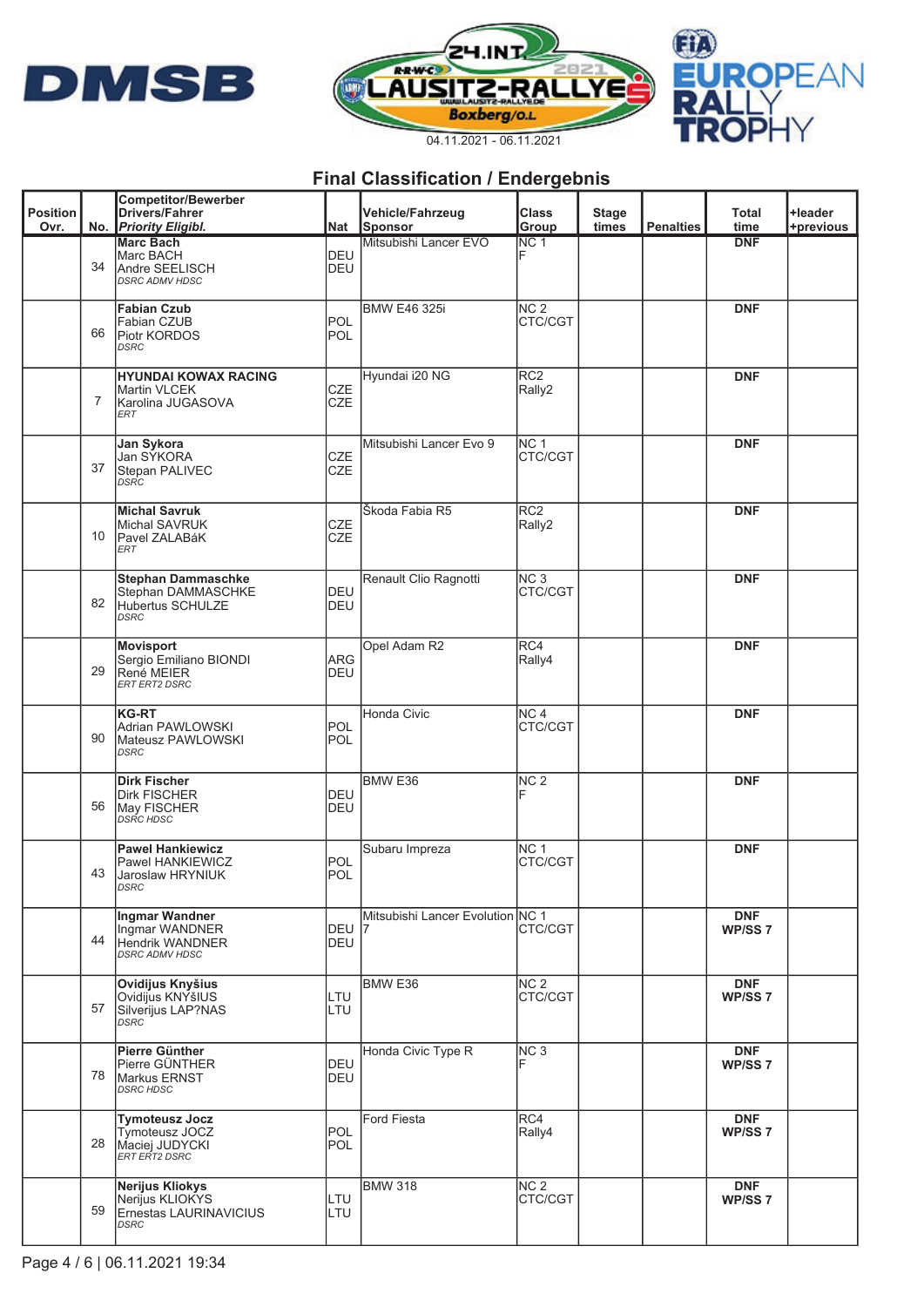





| <b>Position</b> |    | <b>Competitor/Bewerber</b><br><b>Drivers/Fahrer</b>                                          |                          | Vehicle/Fahrzeug              | <b>Class</b>                  | <b>Stage</b> |                  | Total                            | <b>+leader</b> |
|-----------------|----|----------------------------------------------------------------------------------------------|--------------------------|-------------------------------|-------------------------------|--------------|------------------|----------------------------------|----------------|
| Ovr.            |    | No. Priority Eligibl.                                                                        | Nat                      | Sponsor                       | Group                         | times        | <b>Penalties</b> | time                             | +previous      |
|                 | 65 | <b>Mateusz Kopka</b><br>Mateusz KOPKA<br>Przemyslaw LIPINSKI<br><b>DSRC</b>                  | POL<br>POL               | <b>BMW E46 Compact</b>        | $\overline{\text{NC }2}$<br>F |              |                  | <b>DNF</b><br>WP/SS <sub>7</sub> |                |
|                 | 80 | Dominic Gräbner<br>Dominic GRÄBNER<br>Yannik KELLER<br>DSRC ADMV HDSC SäRM                   | DEU<br>DEU               | Ford Fiesta ST 150            | NC <sub>3</sub>               |              |                  | <b>DNF</b>                       |                |
|                 | 48 | <b>Sven Senglaub</b><br>Sven SENGLAUB<br>Lydia ESCHENHORN<br>DSRC ADMV HDSC SäRM             | <b>DEU</b><br>DEU        | Mitsubishi Lancer Evo 6       | NC <sub>1</sub>               |              |                  | <b>DNF</b><br>WP/SS <sub>6</sub> |                |
|                 | 55 | Andrzej Lapkiewicz<br>Andrzej LAPKIEWICZ<br>Marek KACZMAREK<br><b>DSRC</b>                   | POL<br><b>POL</b>        | BMW E 36                      | NC <sub>2</sub><br>CTC/CGT    |              |                  | <b>DNF</b>                       |                |
|                 | 63 | <b>Rune Kittelsen</b><br><b>Rune KITTELSEN</b><br>Pål KITTELSEN<br>DSRC                      | <b>NOR</b><br><b>NOR</b> | Volvo 940 EVO                 | NC <sub>2</sub><br>CTC/CGT    |              |                  | <b>DNF</b>                       |                |
|                 | 74 | <b>Wieslaw Zagon</b><br>Wieslaw ZAGON<br>Marek ZAKRZEWSKI<br>DSRC                            | POL<br><b>POL</b>        | <b>RENAULT CLIO</b>           | NC <sub>3</sub><br>CTC/CGT    |              |                  | <b>DNF</b><br>WP/SS <sub>5</sub> |                |
|                 | 77 | <b>Marc Sokolowski</b><br>Marc SOKOLOWSKI<br>Philipp DüRING<br><b>DSRC HDSC</b>              | <b>DEU</b><br>DEU        | BMW E36 318ti Compact         | NC <sub>3</sub>               |              |                  | <b>DNF</b><br>WP/SS <sub>5</sub> |                |
|                 | 25 | <b>Baltic Motorsport Promotion</b><br>Fabio SCHWARZ<br><b>Andris MALNIEKS</b><br><b>DSRC</b> | DEU<br><b>LVA</b>        | Ford Fiesta Rally4            | RC4<br>Rally4                 |              |                  | <b>DNF</b><br>WP/SS <sub>5</sub> |                |
|                 | 3  | YACCO ACCR TEAM<br>Erik CAIS<br>Petr TESINSKY<br><b>ERTF ERT</b>                             | CZE<br><b>CZE</b>        | Ford Fiesta Rally2            | RC <sub>2</sub><br>Rally2     |              |                  | <b>DNC</b><br>TC/ZK 12A          |                |
|                 | 39 | <b>Dantex Team</b><br>Marek ROEFLER<br>Marek BALA<br>DSRC                                    | <b>POL</b><br><b>POL</b> | Subaru Impreza GT Type<br>lR. | NC <sub>1</sub><br>CTC/CGT    |              |                  | <b>DNC</b><br><b>TC 11</b>       |                |
|                 | 52 | <b>Mikus Grantins</b><br><b>Mikus GRANTINS</b><br><b>Aldis HANZENS</b><br>DSRC               | <b>LVA</b><br>LVA        | Mitsubishi Evo VI             | NC <sub>1</sub><br>CTC/CGT    |              |                  | <b>DNC</b><br><b>TC 11</b>       |                |
|                 | 46 | <b>Marko Roch</b><br>Marko ROCH<br>Markus ROCH<br><b>DSRC HDSC</b>                           | DEU<br>DEU               | Subaru Impreza GT             | NC <sub>1</sub><br>CTC/CGT    |              |                  | <b>DNC</b><br><b>TC/ZK 10</b>    |                |
|                 | 64 | <b>Biorina Rally Team</b><br>Andrzei KRUSZEWSKI<br>Kaia KRUSZEWSKA<br>DSRC                   | POL<br><b>POL</b>        | <b>BMW E46 325ti</b>          | NC <sub>2</sub><br>CTC/CGT    |              |                  | <b>DNC</b><br>ZK/TC 8            |                |
|                 | 31 | Ken Milde<br>Ken MILDE<br>Aaron JUNGNICKEL<br><b>DSRC ADMV HDSC</b>                          | DEU<br>DEU               | Mitsubishi Evo 8              | NC <sub>1</sub><br>CTC/CGT    |              |                  | <b>DNC</b><br>TC 4F              |                |
|                 | 30 | <b>Domin Mateusz</b><br>Mateusz DOMIN<br><b>Kevin KOMAR</b><br>ERT ERT2 DSRC                 | <b>POL</b><br><b>POL</b> | Ford Fiesta R2                | RC4<br>Rally4                 |              |                  | <b>DNC</b><br>TC <sub>6</sub>    |                |